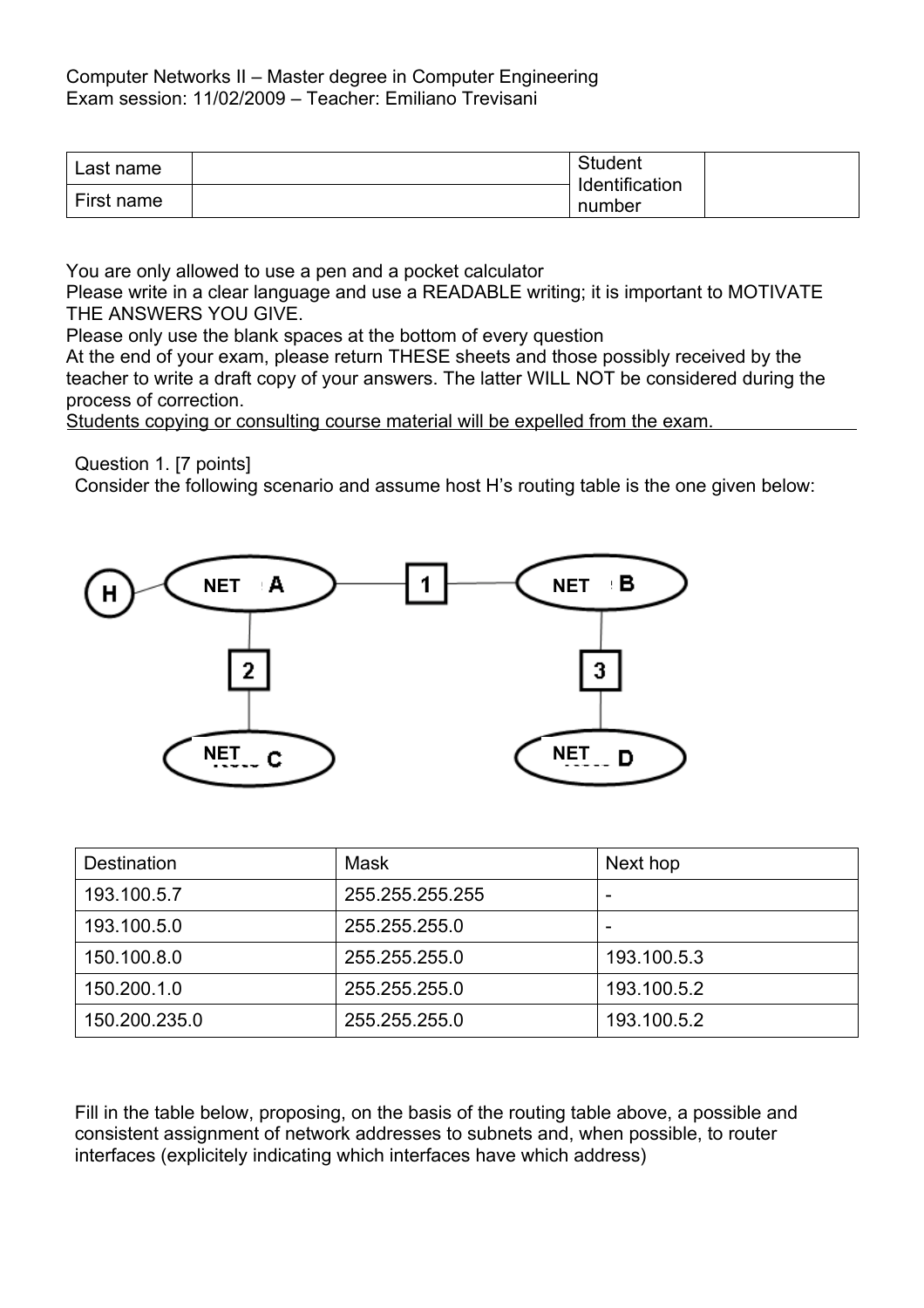| <b>Net</b> | Address | Mask | Router              | <b>Address</b> |
|------------|---------|------|---------------------|----------------|
| Net A      |         |      | Router 1            |                |
| Net B      |         |      | Router <sub>2</sub> |                |
| Net C      |         |      | Router <sub>3</sub> |                |
| Net D      |         |      |                     |                |

## How can addresses be aggregated, so as to compress routing table at H?

| Destination | Mask | Next hop |
|-------------|------|----------|
|             |      |          |
|             |      |          |
|             |      |          |
|             |      |          |
|             |      |          |
|             |      |          |
|             |      |          |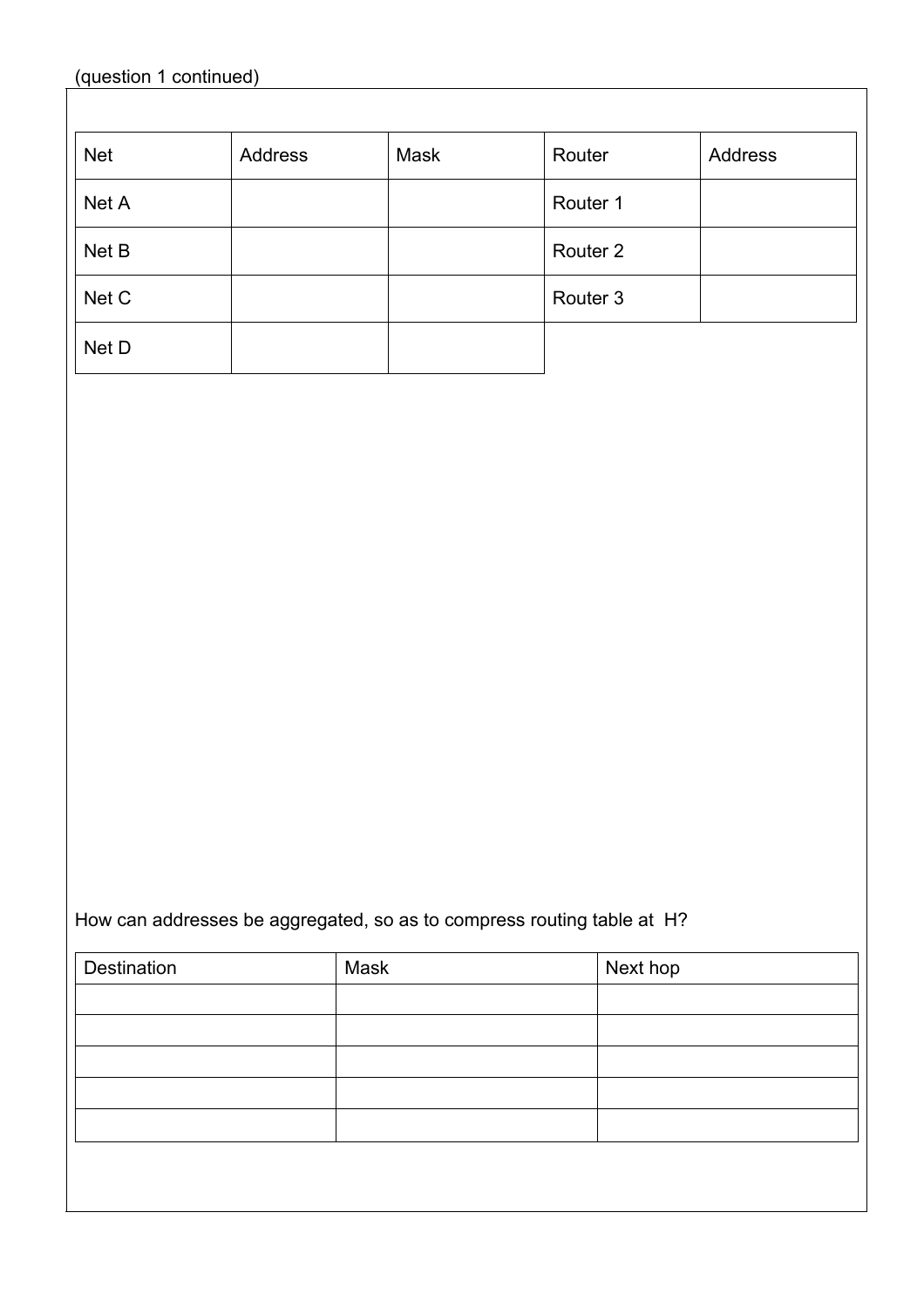## Question 2. [7 points]

Consider the graph in the picture, on which links are assumed to be bidirectional and with the same weight in both directions.



assuming V1 as root, complete the table below applying Dijkstra's algorithm. In the generic k-th iteration of the algorithm, for equal values of L(k) select the node with smaller label. Draw the minimum cost spanning tree routed at V1 thus computed.

Give an example of an IGP protocol that uses Dijkstra's algorithm to compute the optimal routing.

| Step           | $\top$ | L(2)        | Path    | L(3)     | Path  | L(4)          | Path  | L(5)     | Path  | L(6) | Path  |
|----------------|--------|-------------|---------|----------|-------|---------------|-------|----------|-------|------|-------|
| 1              | 1      | $\mathbf 1$ | $1 - 2$ | $\infty$ | $---$ | ${}^{\infty}$ | $---$ | $\infty$ | $---$ | 4    | $1-6$ |
| 2              |        |             |         |          |       |               |       |          |       |      |       |
| $\mathbf{3}$   |        |             |         |          |       |               |       |          |       |      |       |
| $\overline{4}$ |        |             |         |          |       |               |       |          |       |      |       |
| 5              |        |             |         |          |       |               |       |          |       |      |       |
| $6\phantom{1}$ |        |             |         |          |       |               |       |          |       |      |       |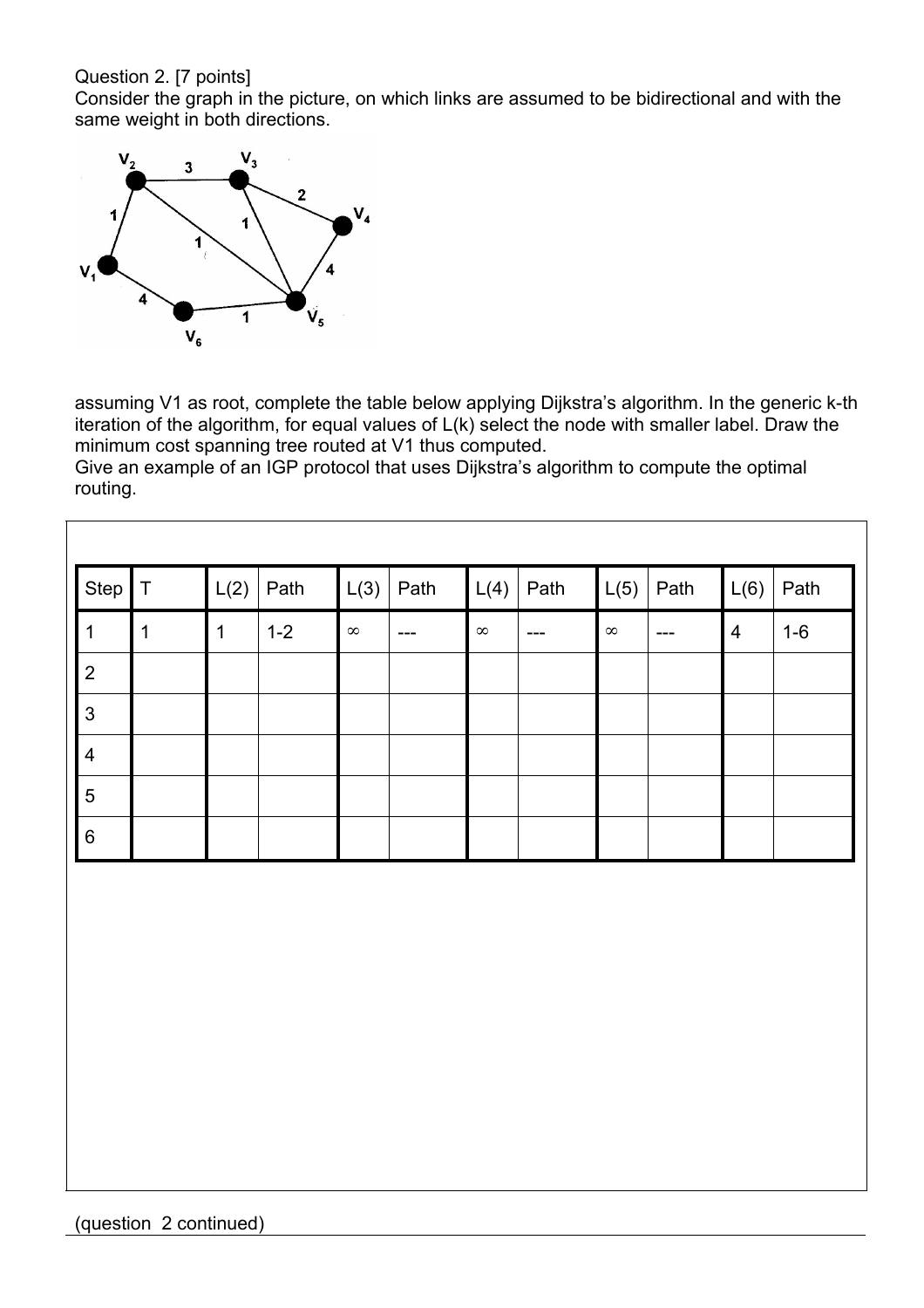Question 3. [7 points]

Consider the following network scenario; A, B, C, D are 4 routers that execute the RIP protocol. *Consider only the routes computed by the routers towards the destination network*.



Assuming an initial equilibrium, assume link BD faults and consider the "counting to infinity" anomaly among routers A,B and C.

Express, as a function of x, a *necessary* condition for the anomaly to occur. Assuming the necessary condition above holds, provide a *sufficient* condition for the anomaly to occur.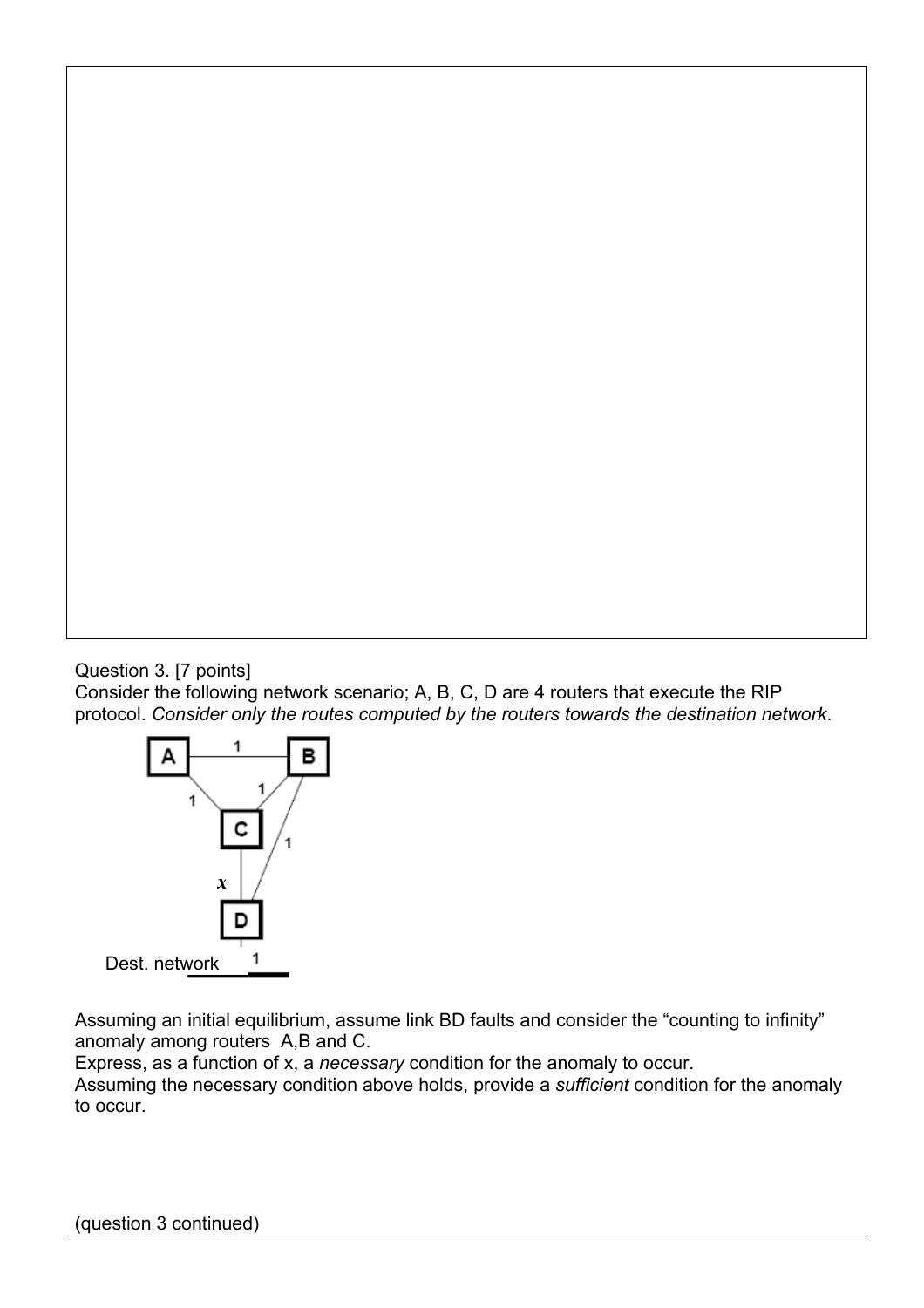Question 4. [2 points]

 $\lambda$ 

Consider the OSPF protocol.

List the 5 types of packets used by the protocol; for each type, provide a synthetic description of the associated performed functionality (max. 2 lines)

Which packet type is used in the "Discovering Neighbors" procedure?

Which protocol is used to carry OSPF packets? How is reliability achieved? Use OSPF terminology in your answers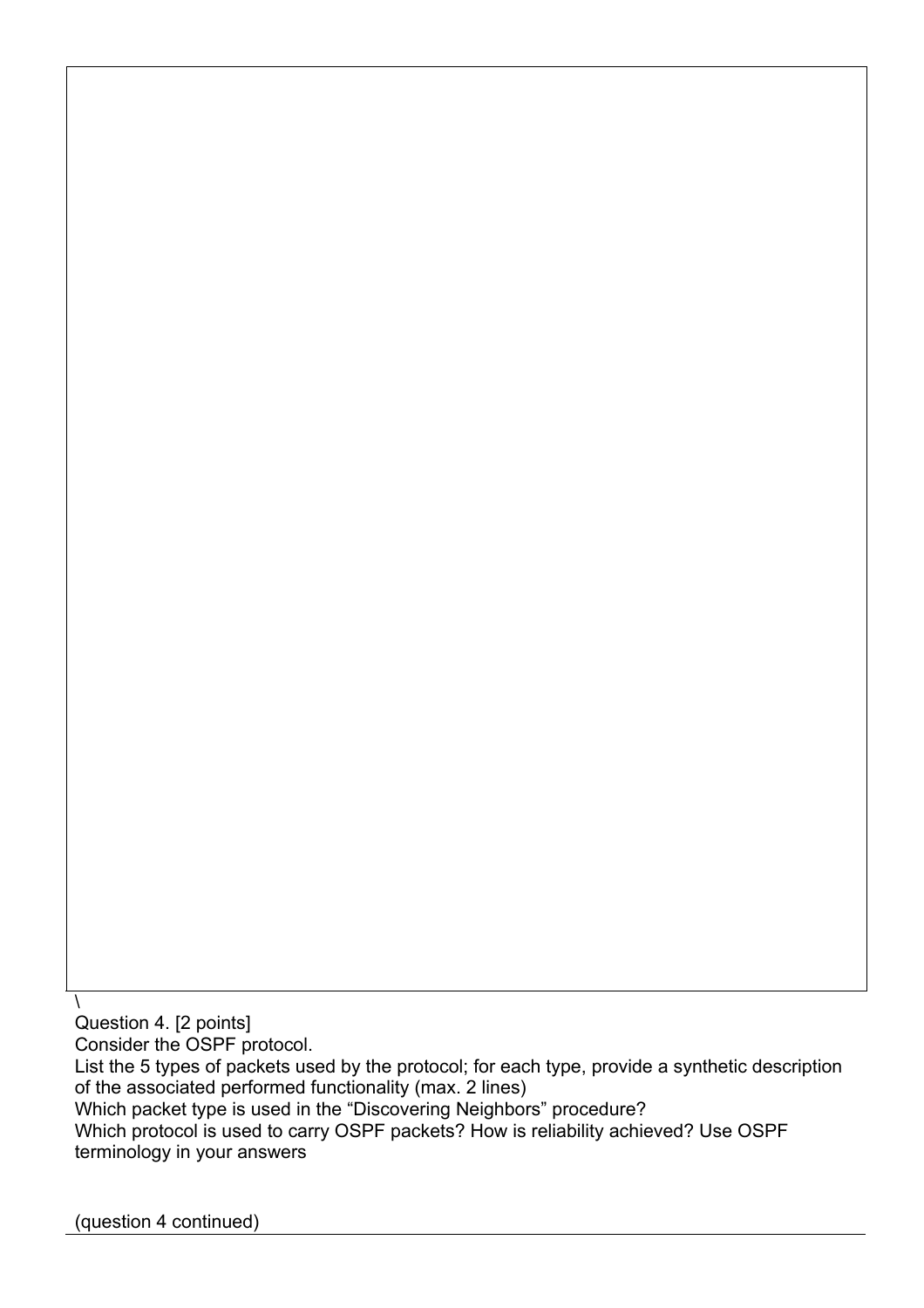Question 5. [2 points] Considering the BGP protocol, briefly outline the protocol's UPDATE message. Specifically, describe the purpose of this message type and the information carried by it.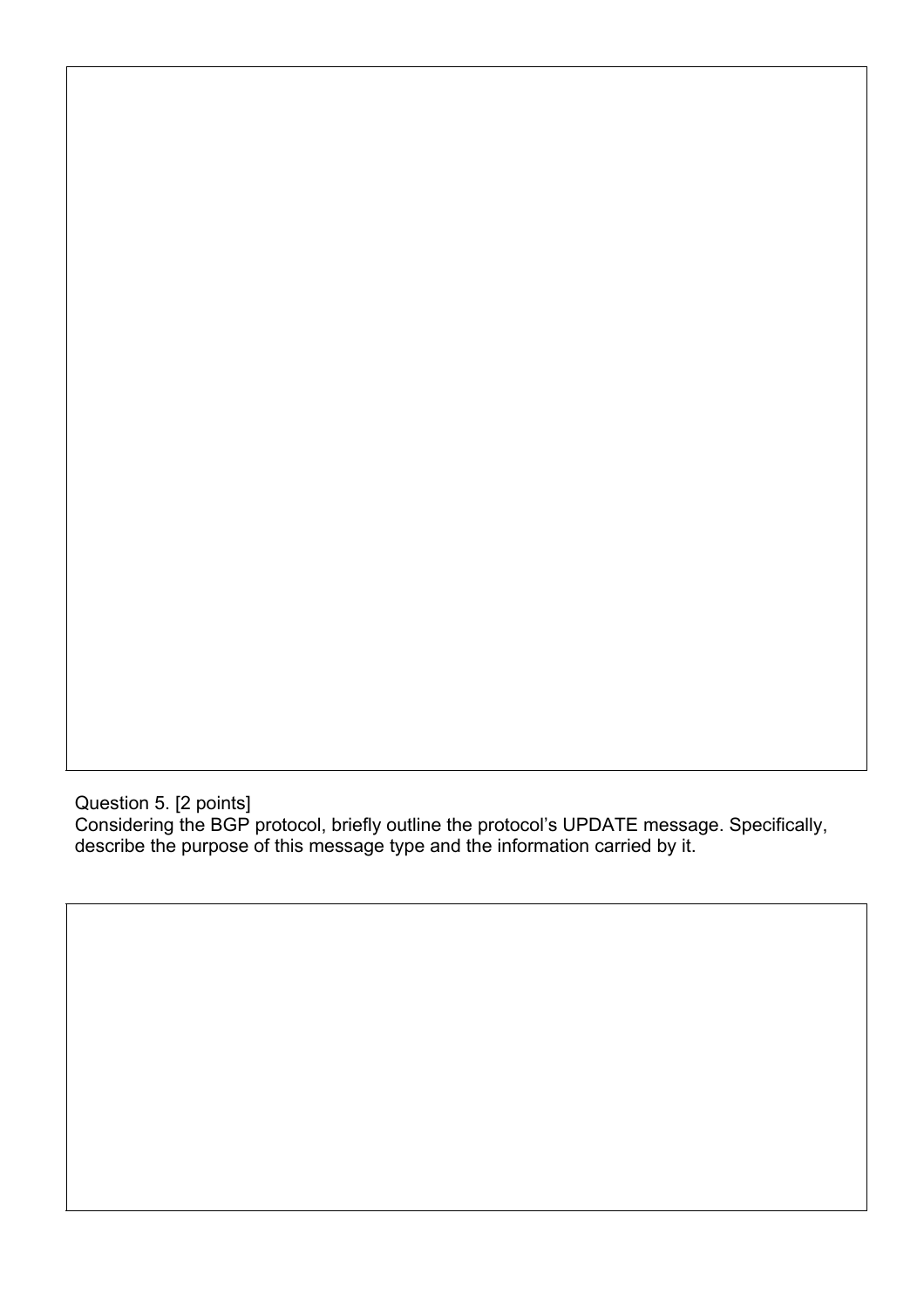Question 6. [2 points] With reference to QoS in IP networks: Define the concept of flow Briefly describe the "per-flow QoS" and "aggregate traffic QoS" approaches, emphasizing their pros and cons.